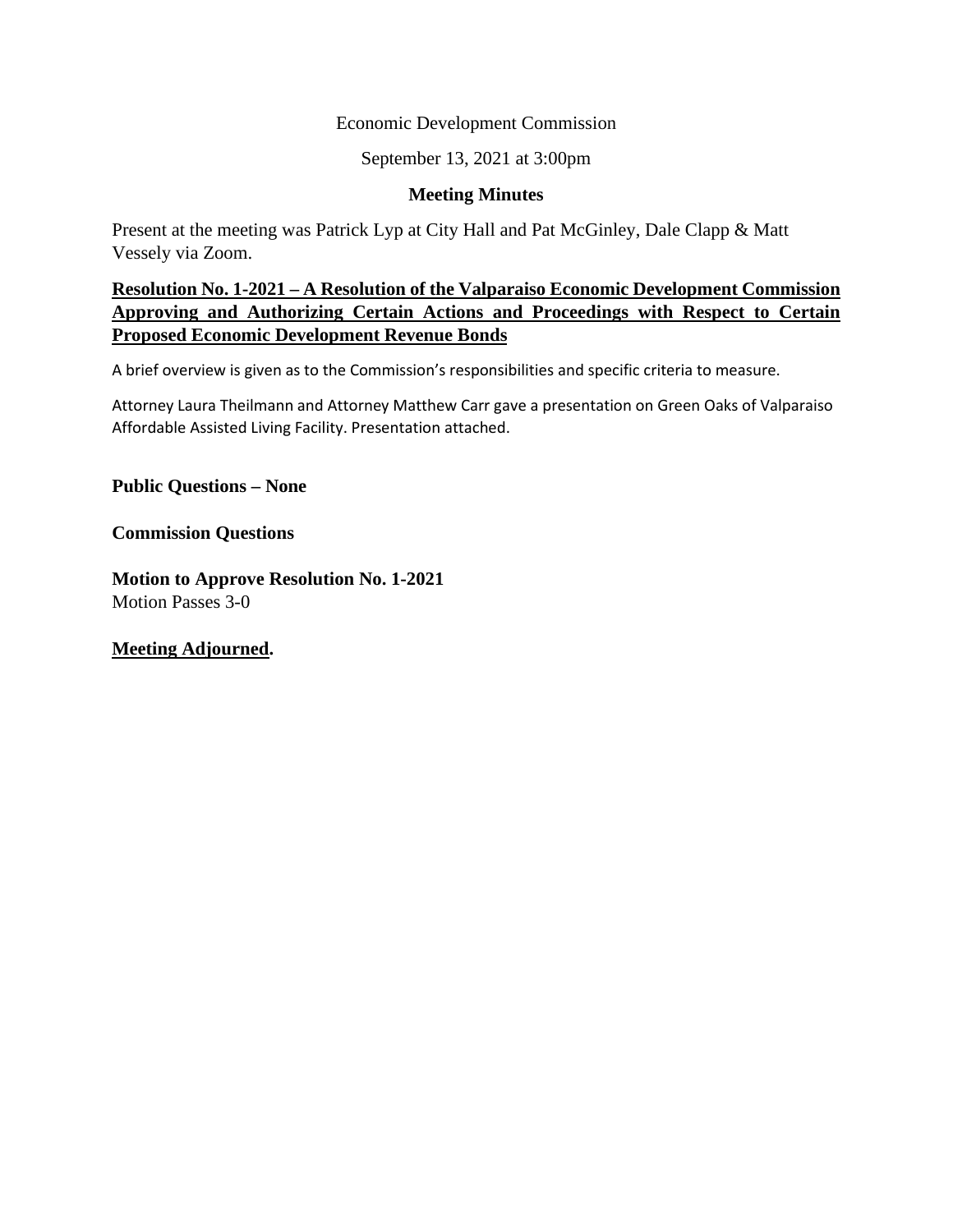

#### EVERGREEN REAL ESTATE GROUP

GREEN OAKS OF VALPARAISO AFFORDABLE ASSISTED LIVING FACILITY IN VALPARAISO, INDIANA

PRESENTATION TO THE CITY OF VALPARAISO

September 13, 2021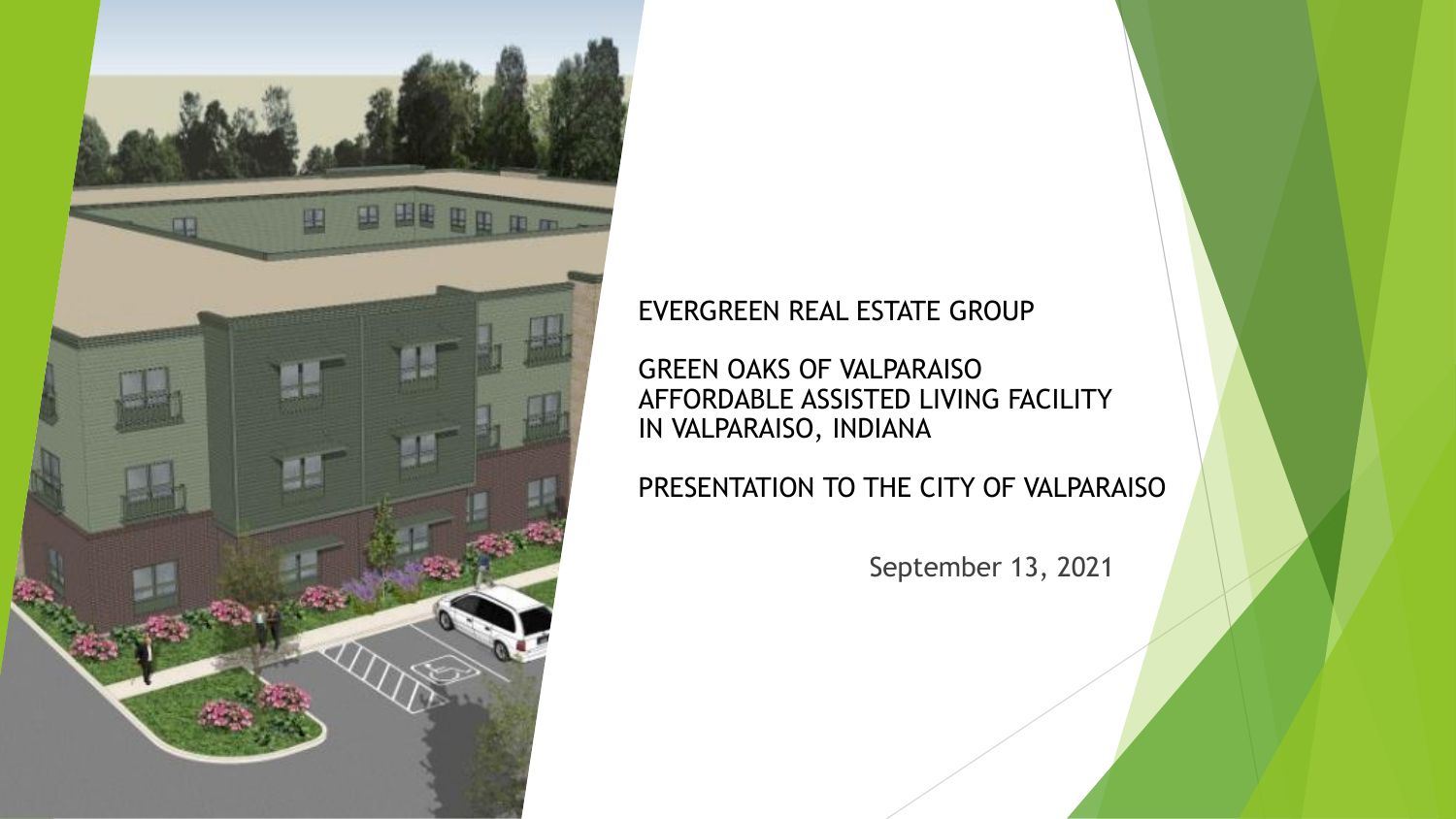#### The Need for Affordable Assisted Living

- $\triangleright$  60-70% of seniors cannot afford assisted living.
- ➢ 60% of those aged 75+ have income of less than \$35,000 a year.
- ➢ 2/3 of seniors have at least 2 chronic health conditions.
- ➢ 20-40% of seniors could be better cared for in an assisted living facility than a nursing home.
- Indiana ranked 51<sup>st</sup> (U.S. states and District of Columbia) in 2017 state scorecard of options for long-term care services from the AARP Foundation, SCAN Foundation and the Commonwealth Fund.
- $\triangleright$  Indiana policy is to rebalance the ratio of seniors in institutional care in favor of greater home and community-based care, like assisted living.
- Average age of occupancy in AL facility is 82.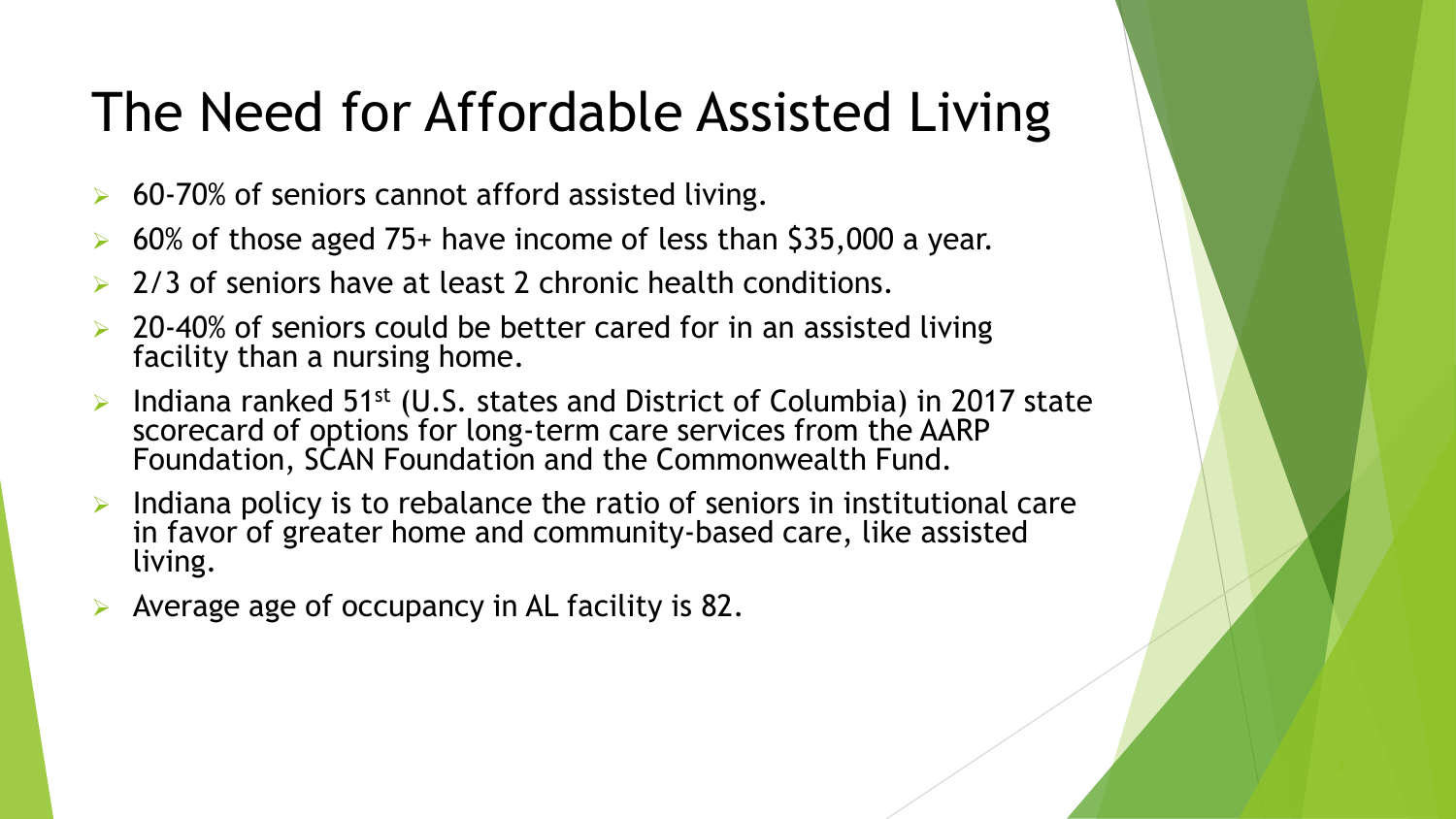# Indiana Support for Affordable Assisted Living Facilities (AALF)

- Indiana is one of only a few states that adequately supports affordable assisted living with the Medicaid Waiver.
- Indiana AL Medicaid rates:
	- $\triangleright$  Level 1 \$72.52 to \$75.35 Daily
	- $\triangleright$  Level 2 \$80.52 to \$83.68 Daily
	- $\triangleright$  Level 3 \$93.20 to \$96.85 Daily
- ➢ Average Indiana daily Medicaid rate for nursing home residents is \$200.31
- State and local governmental agencies have supported the development of AALFs through LIHTCs, tax-exempt bond issuance, property tax incentives, and other initiatives/incentives.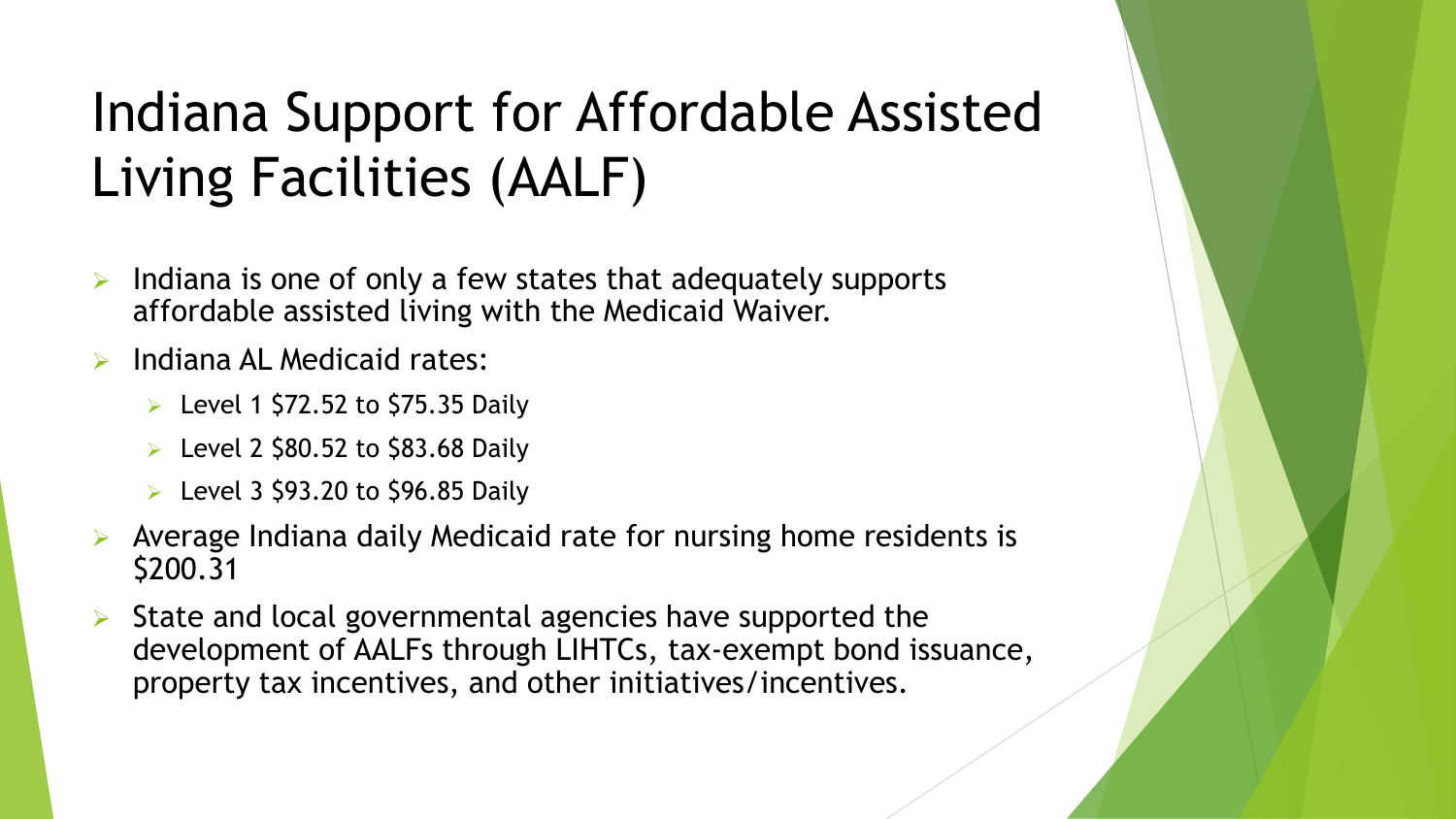# LIHTC Financing for AALFs

- Approximately \$30 million in total development costs.
- ➢ 4% Low-Income Housing Tax Credit ("LIHTC") program:
	- ➢ Rolling submission with IHCDA and non-competitive.
- $\triangleright$  At least 50% of development cost tax-exempt bonds.
- For residents up to 80% of Area Median Income.
- 15-year initial tax credit compliance period and 15-year extended low income housing commitment.
- Services for Medicaid eligible residents are reimbursed through Indiana's Aged and Disabled Medicaid Waiver for assisted living services.
- ➢ Spend down/private pay residents will generally pay higher rates until they exhaust their assets and become Medicaid eligible.
- ➢ Tax credit investors generally require \$500 per unit, per year reserve for replacement to fund post-construction repairs and capital improvements of facility.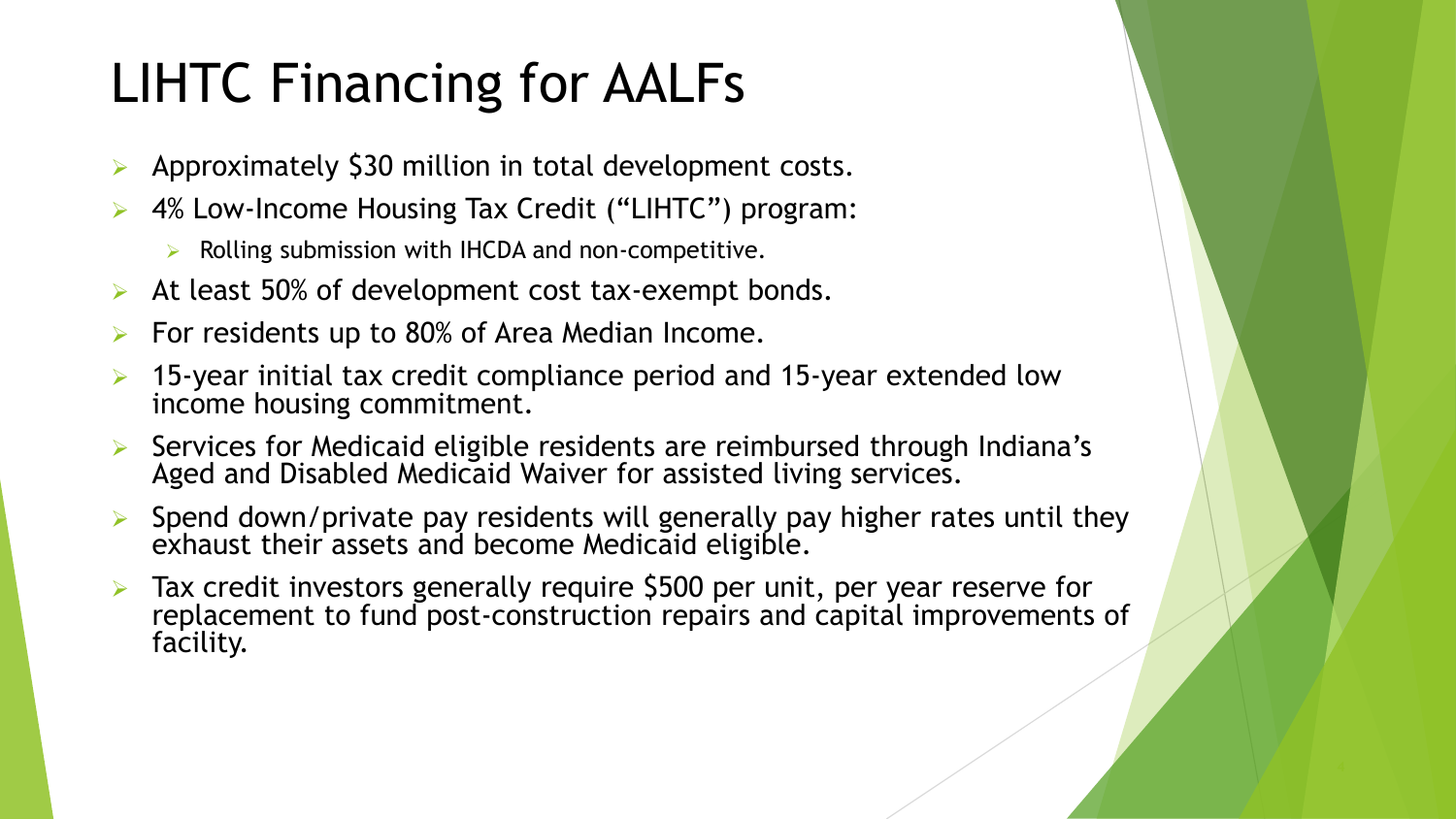## Tax-Exempt Bond Financing for AALFs

#### ➢ Tax-Exempt Bonds

- ➢ Bond volume cap availability is based on state population.
	- ➢ Indiana has sufficient bond volume cap and is not competitive.
- $\triangleright$  Issuer must be municipality, town, county, or state agency to allow issuance of tax-exempt of bonds as required by the Internal Revenue Code.
- $\triangleright$  Issuer has no liability for the payments on the bonds.
- $\triangleright$  The issuance of the tax-exempt bonds has no effect on the issuer's credit rating.
- $\triangleright$  The issuance has no effect on the bond volume capacity of the local issuer.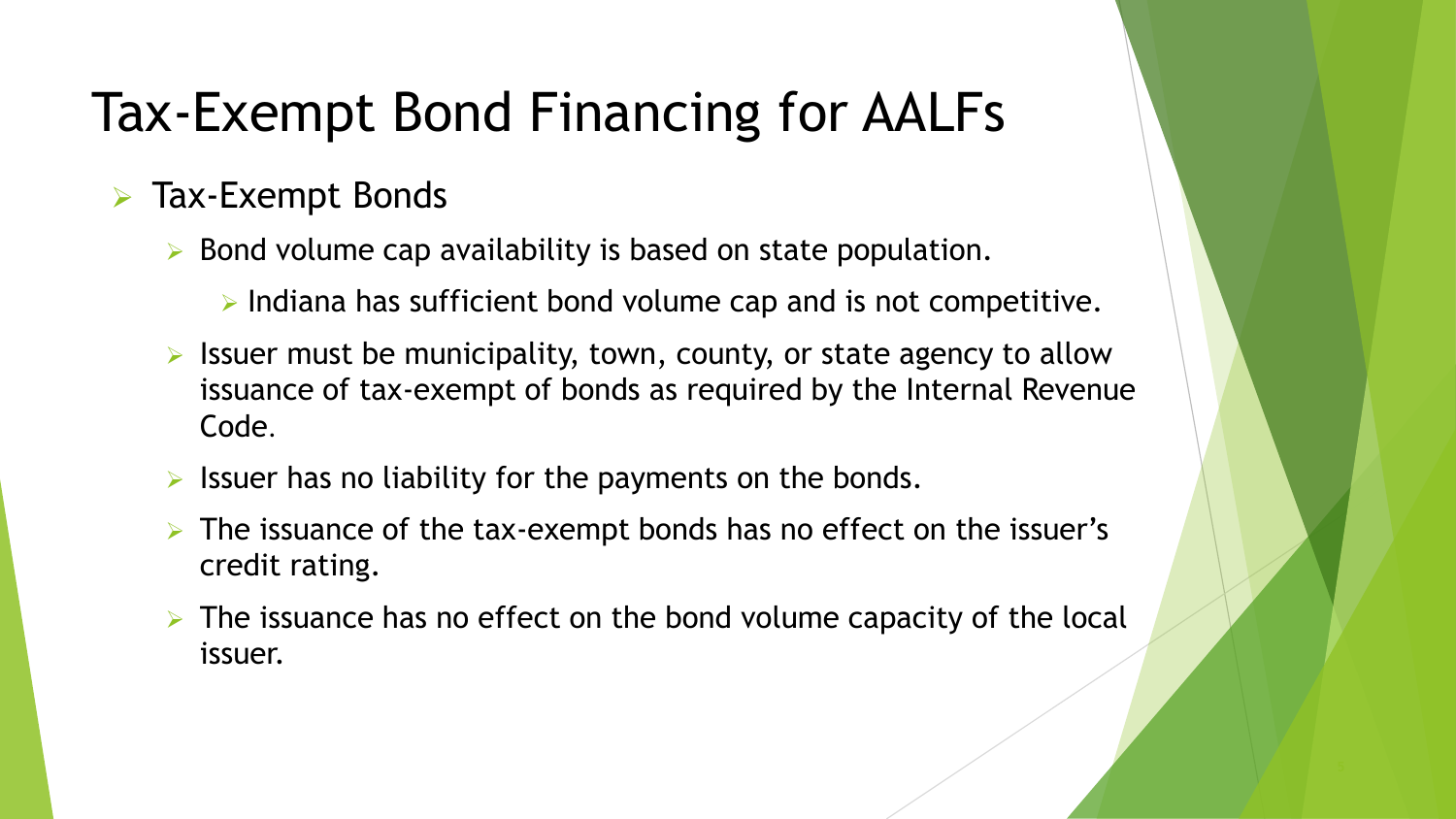### About the Developer

#### Evergreen Real Estate Group

- $\triangleright$  A commitment to creating vibrant housing communities for every income level and stage of life is Evergreen's driving philosophy. Founded in 1999, Evergreen Real Estate Group is a fully integrated real estate company that develops, acquires and manages affordable and market-rate multifamily communities across 10 states: Colorado, Illinois, Indiana, Minnesota, North Carolina, Ohio, Pennsylvania, Tennessee, Virginia and Wisconsin. Today, Evergreen owns and manages more than 70 properties and 8,000 units of multifamily housing, including conventional market-rate and affordable communities for families, seniors and special needs residents as well as newly built, Class A assisted living and memory care facilities.
- ➢ Evergreen is led by a passionate, cross-disciplinary team of developers, architects, urban planners and attorneys who have come together to create high-quality apartment communities, often in collaboration with local municipalities and financial partners who share our vision of investing not just in real estate, but also the people who call our communities home.
- $\triangleright$  11 Indiana projects located in the following municipalities: Bloomington, Gary, Hammond, Hobart, Mishawaka, and Whiting.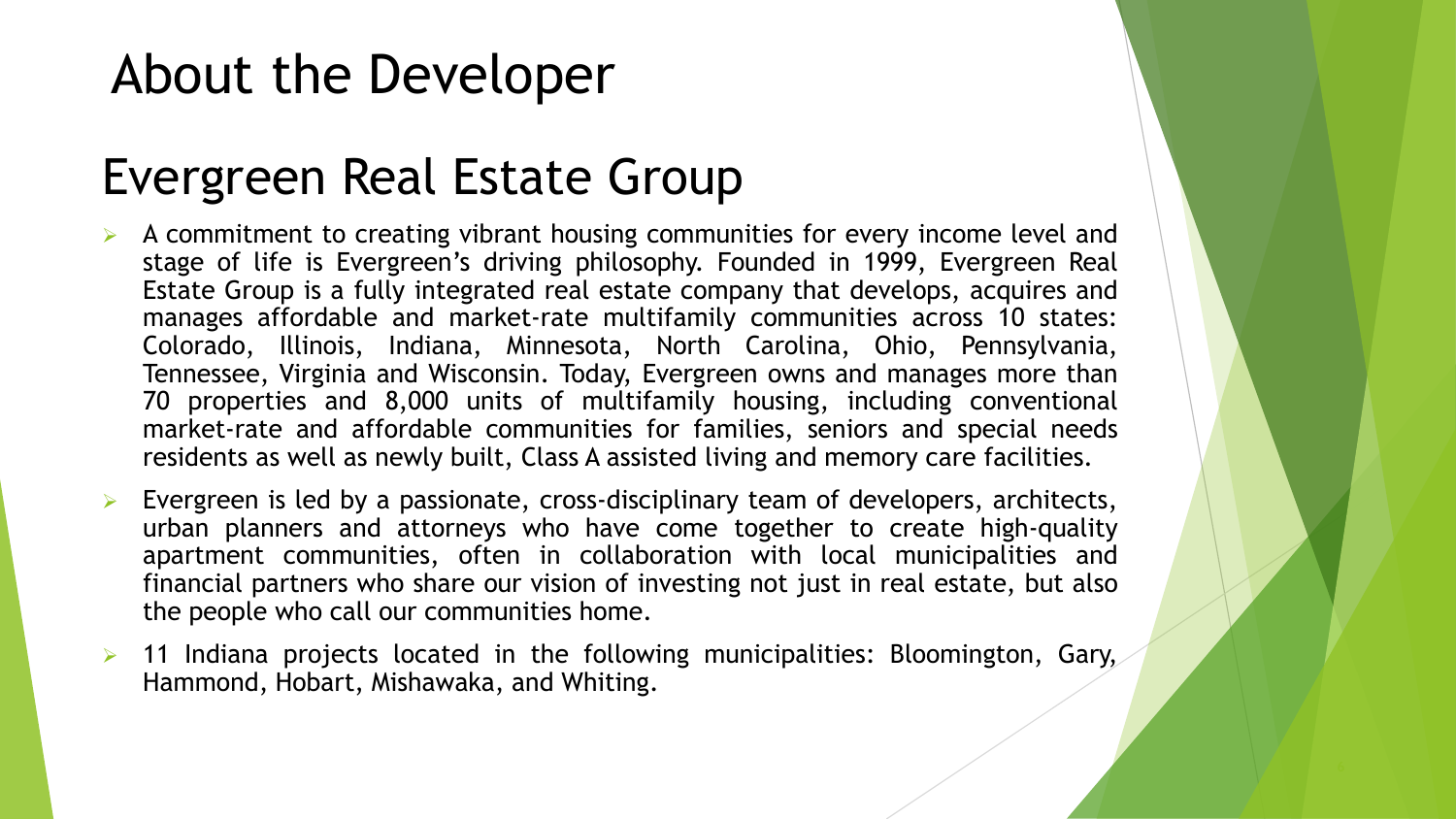### About the Team

- **Developer** 
	- Evergreen Real Estate Group
- Attorney / Counsel
	- **Matthew Carr** 
		- ▶ Member Frost Brown Todd LLC
- ➢ Bond Counsel
	- **Laura Theilmann** 
		- **Member Frost Brown Todd LLC**
	- Scott Krapf
		- **Managing Associate Frost Brown Todd LLC**
- **Contractor** 
	- **Evergreen Construction Company**
- ➢ Accountant
	- Rubin Brown LLP
- ➢ Architect
	- Gleason Architects, P.C.
- ➢ Engineer
	- American Structurepoint
- ➢ Management Company
	- Gardant Management Solutions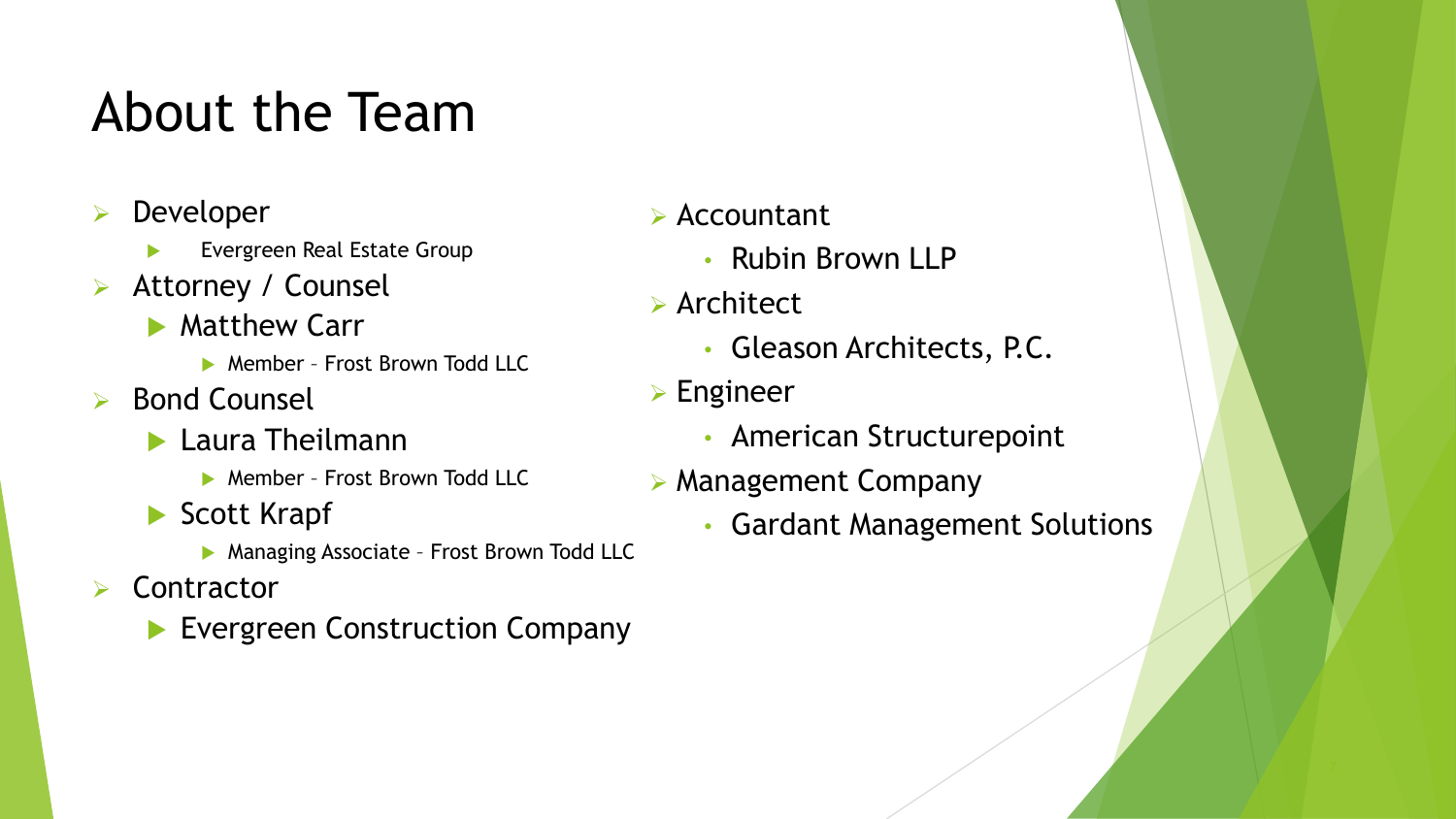### Facility Overview

- $\triangleright$  Facility
	- ➢ Approximately up to \$30 million in total development costs
		- ➢ Approximately \$22 million in tax-exempt bonds
		- ➢ Approximately \$16.5 million in construction costs
	- ➢ Licensed residential care facility and certified Medicaid waiver provider
	- ➢ 3 stories, 120 Units
	- $\triangleright$  48 studio units, 350-367 sq. ft.
	- ➢ 72 one-bedroom units, 526-536 sq. ft.

#### **Residents**

- $\triangleright$  Elderly (age 62 and older) with income up to 80% of area median income
- $\triangleright$  82 is average anticipated age upon residency
- $\triangleright$  Cannot live independently and need help with activities of daily living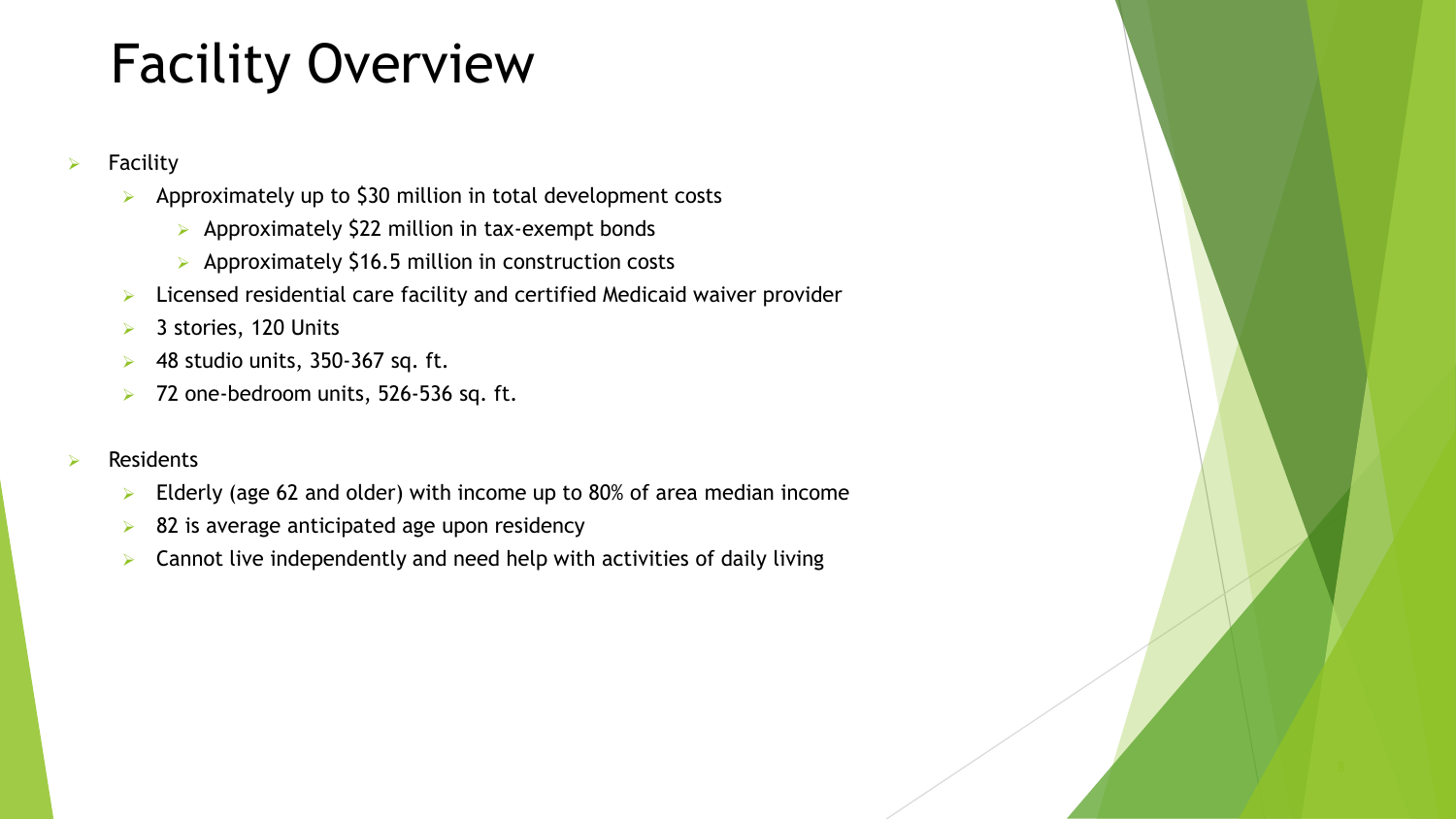### Facility Overview

- ➢ Apartment Features and Amenities
	- $\triangleright$  Private apartments
	- ➢ Kitchenettes
	- $\triangleright$  Spacious bathrooms with grab bars and showers
	- $\triangleright$  Individual heating and air conditioning
	- $\blacktriangleright$  Emergency alert system
	- $\triangleright$  Prewired for telephone and cable
- $\triangleright$  AALF Amenities and Services
	- ➢ Certified staff on-duty 24/7
	- Dining room 3 meals a day, plus snacks
	- ➢ Housekeeping
	- ➢ Laundry
	- Personal assistance and help with medication
	- ➢ Transportation
	- ➢ Private dining room
	- ➢ Activity rooms
	- ➢ Beauty/Barber Salon
	- Exercise area
	- ➢ Library/Computer area
	- ➢ TV/Entertainment center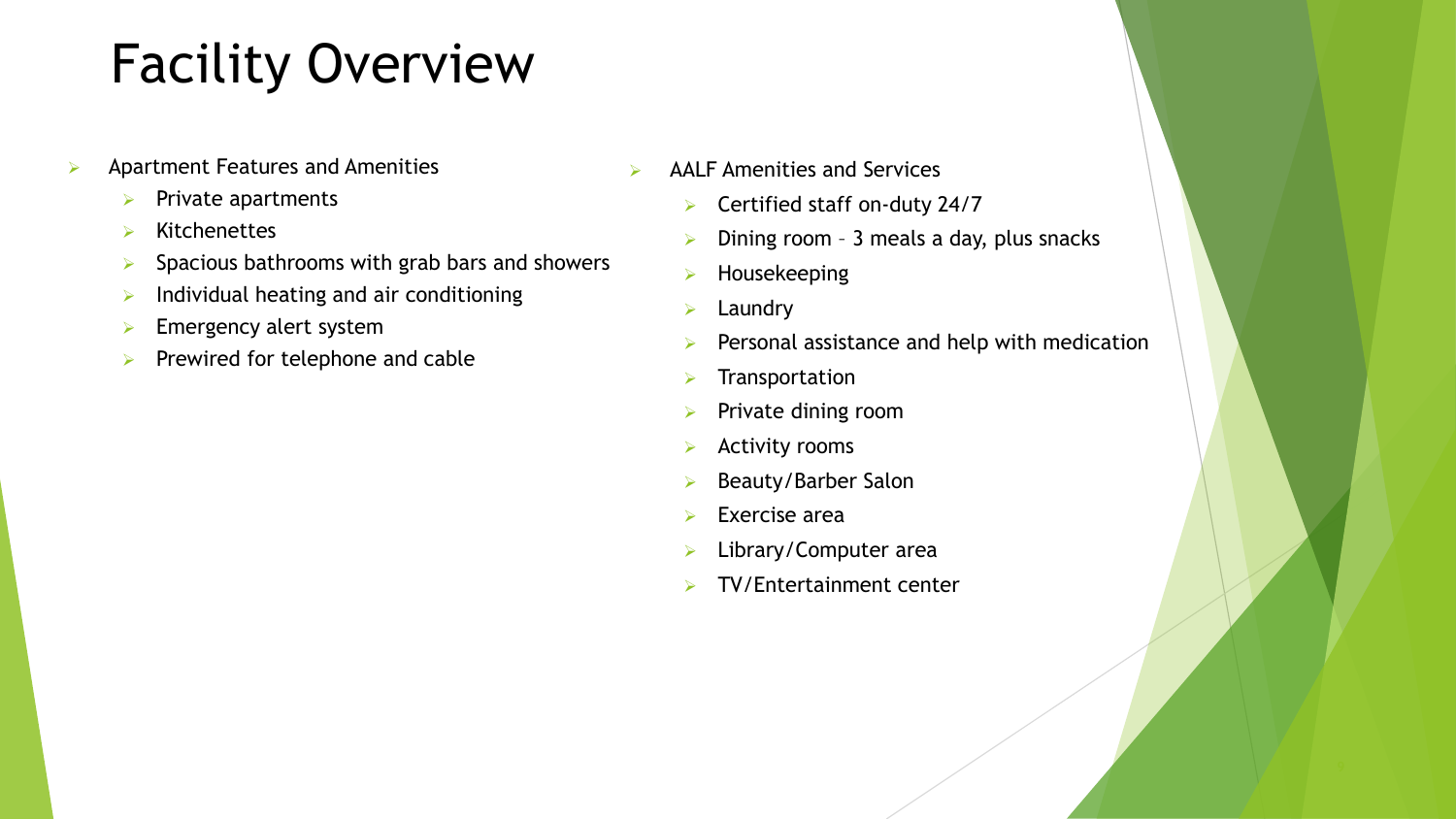#### Location

#### ➢ Premises Address:

- ➢ 150 Morthland Dr. (US 30), Valparaiso, IN 46385.
- ➢ Parcel number: 64-09-27-20-010.000-004.
- ➢ Approximately 3.2999 acres total.

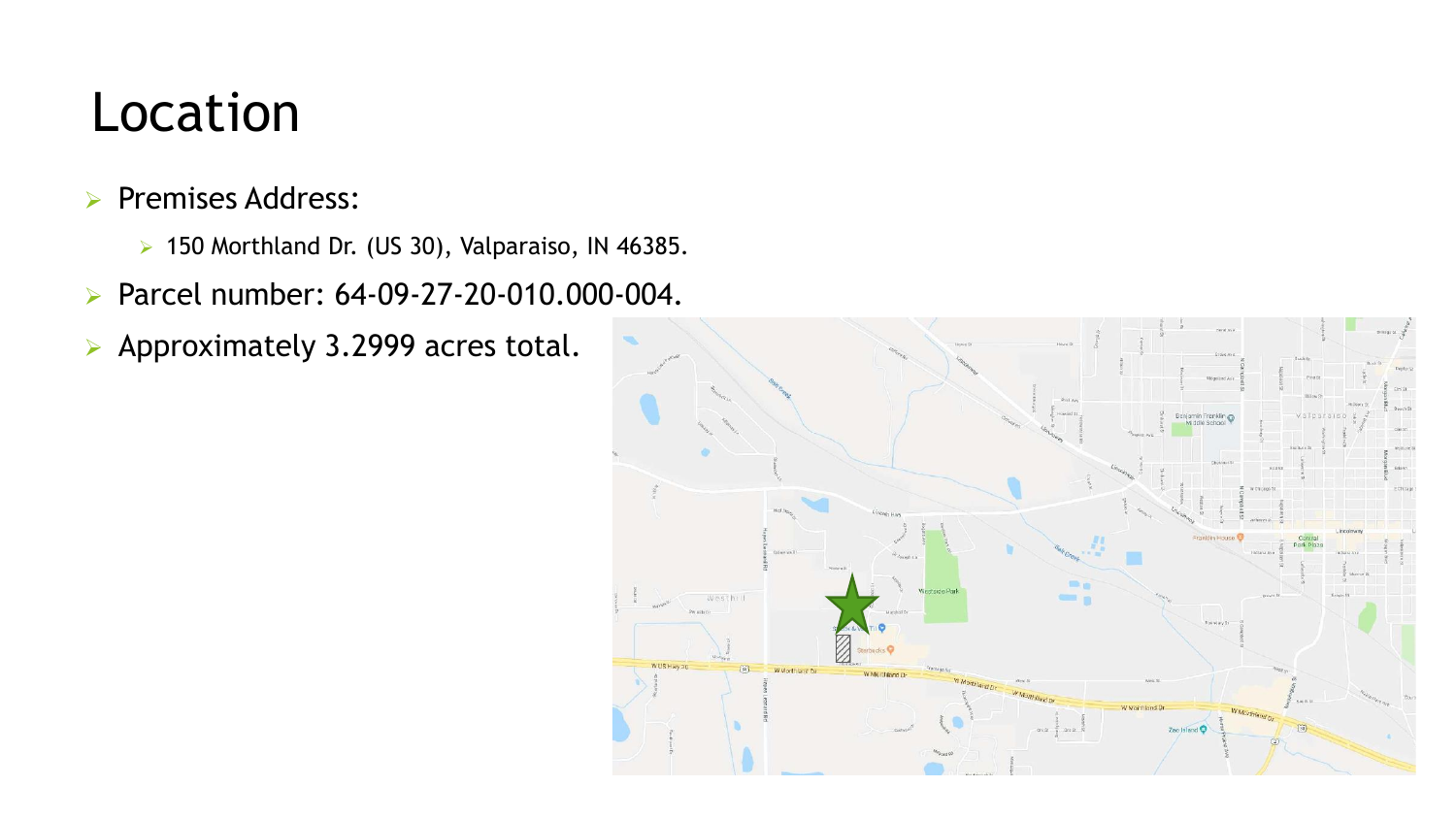### Rendering

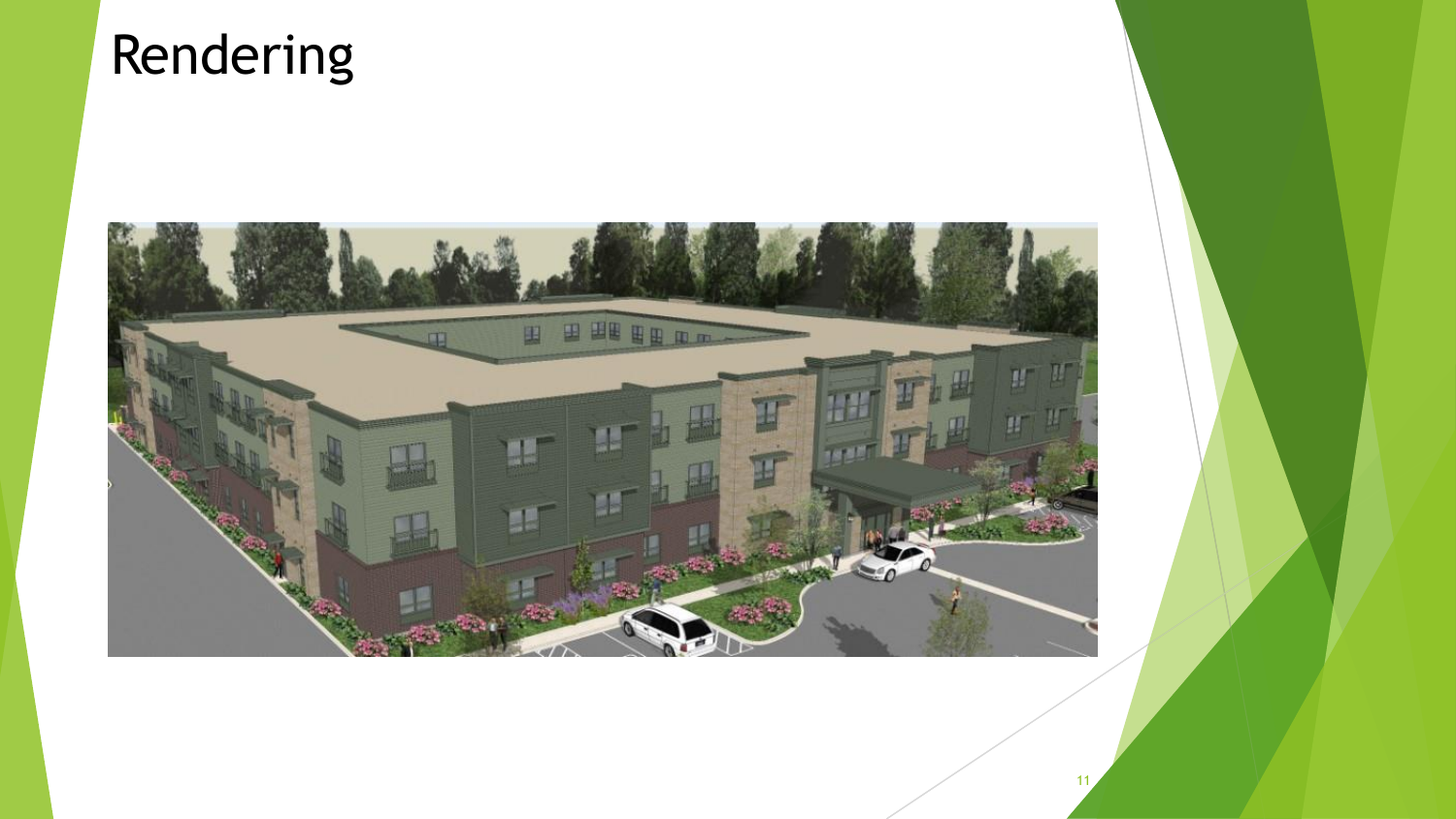### Rendering

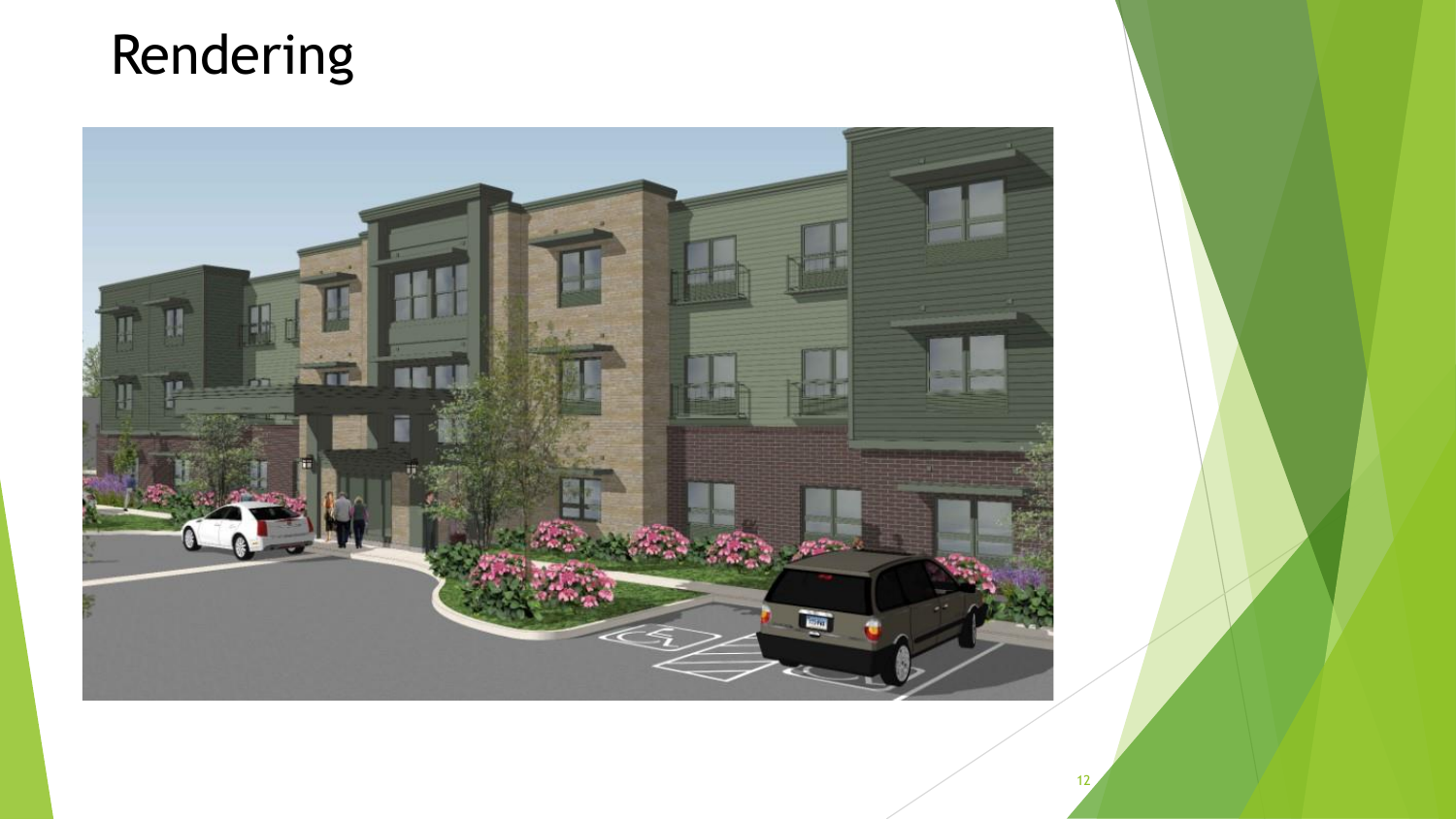# Studio Unit



#### UNIT PLAN - STUDIO TYPE A

SCALE: 1/4" - 1'-0"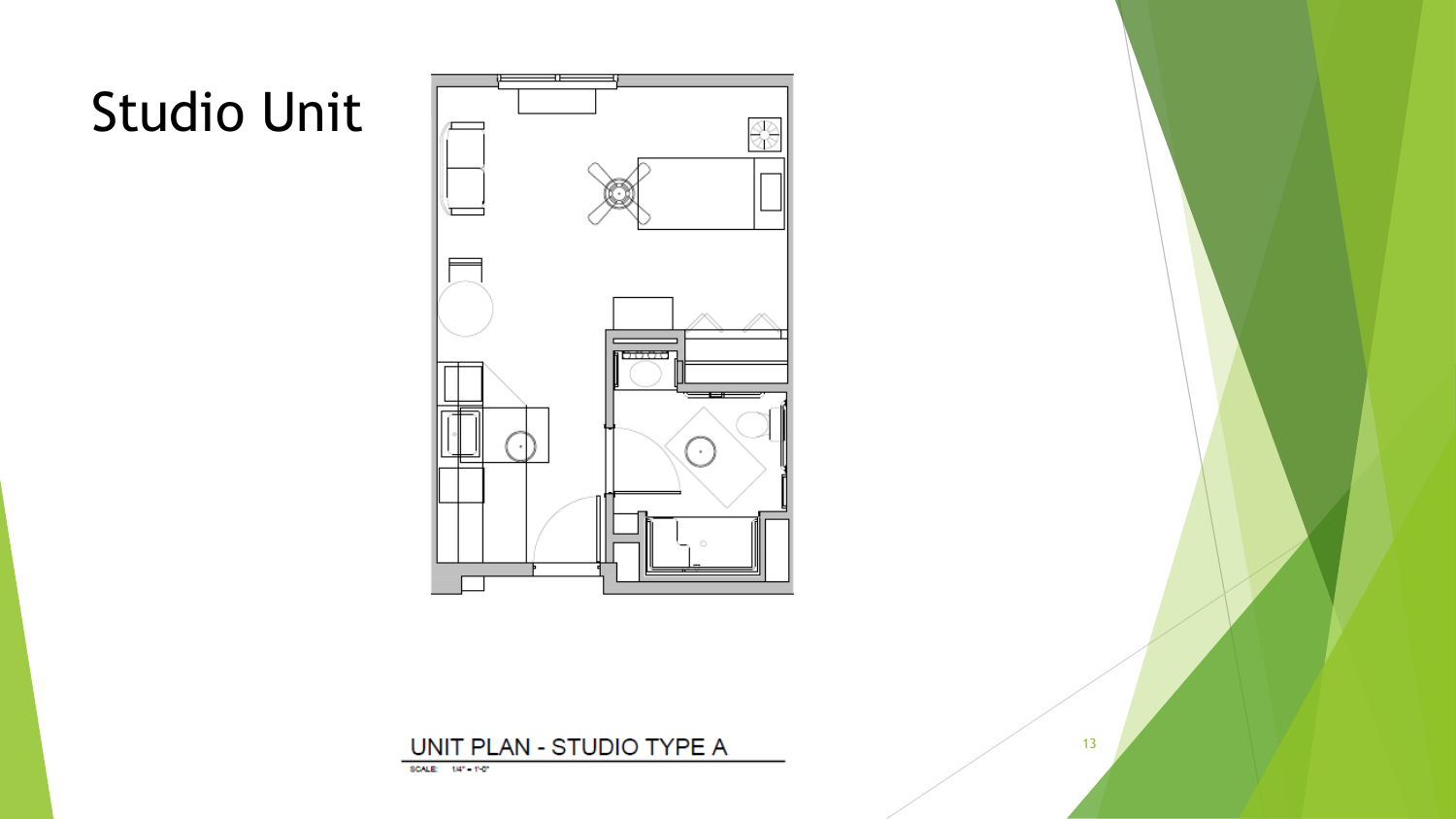#### One-Bedroom Unit



UNIT PLAN - TYP. ONE BEDROOM

SCALE: 1/4" - 110"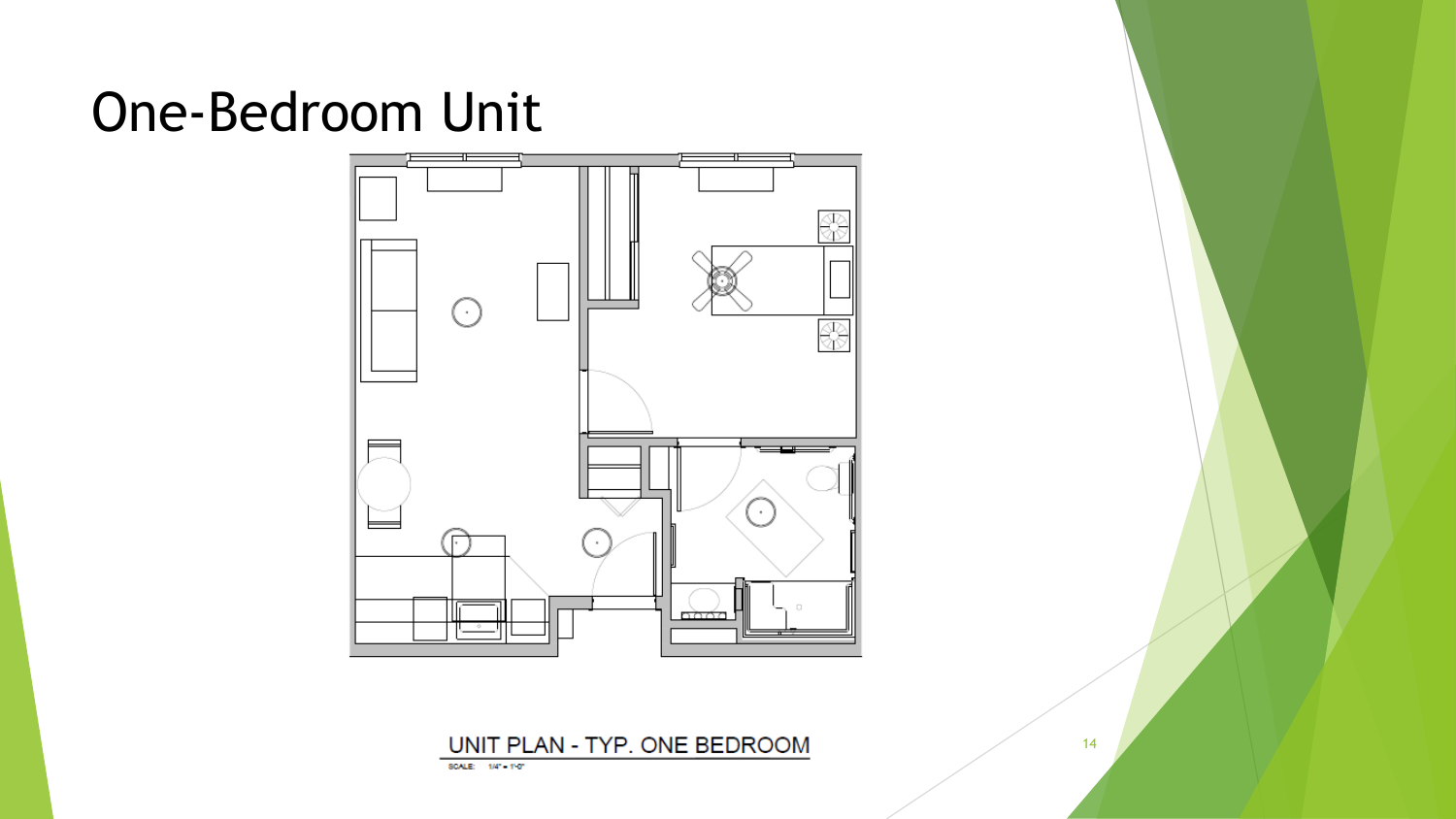### Projected Benefits to the City

- ➢ Permanent Job Creation
	- ➢ 40-50 jobs upon stabilized occupancy
	- ➢ Nearly \$2.0 million in annual wages
- ➢ Temporary Job Creation
	- $\rightarrow$  +/- 300 construction related jobs
- ➢ Approximately \$1.4-\$1.5 million in annual charity/community benefit to the City based on dilution/reduction in revenue from acceptance of Medicaid Waiver for reimbursement of assisted living services.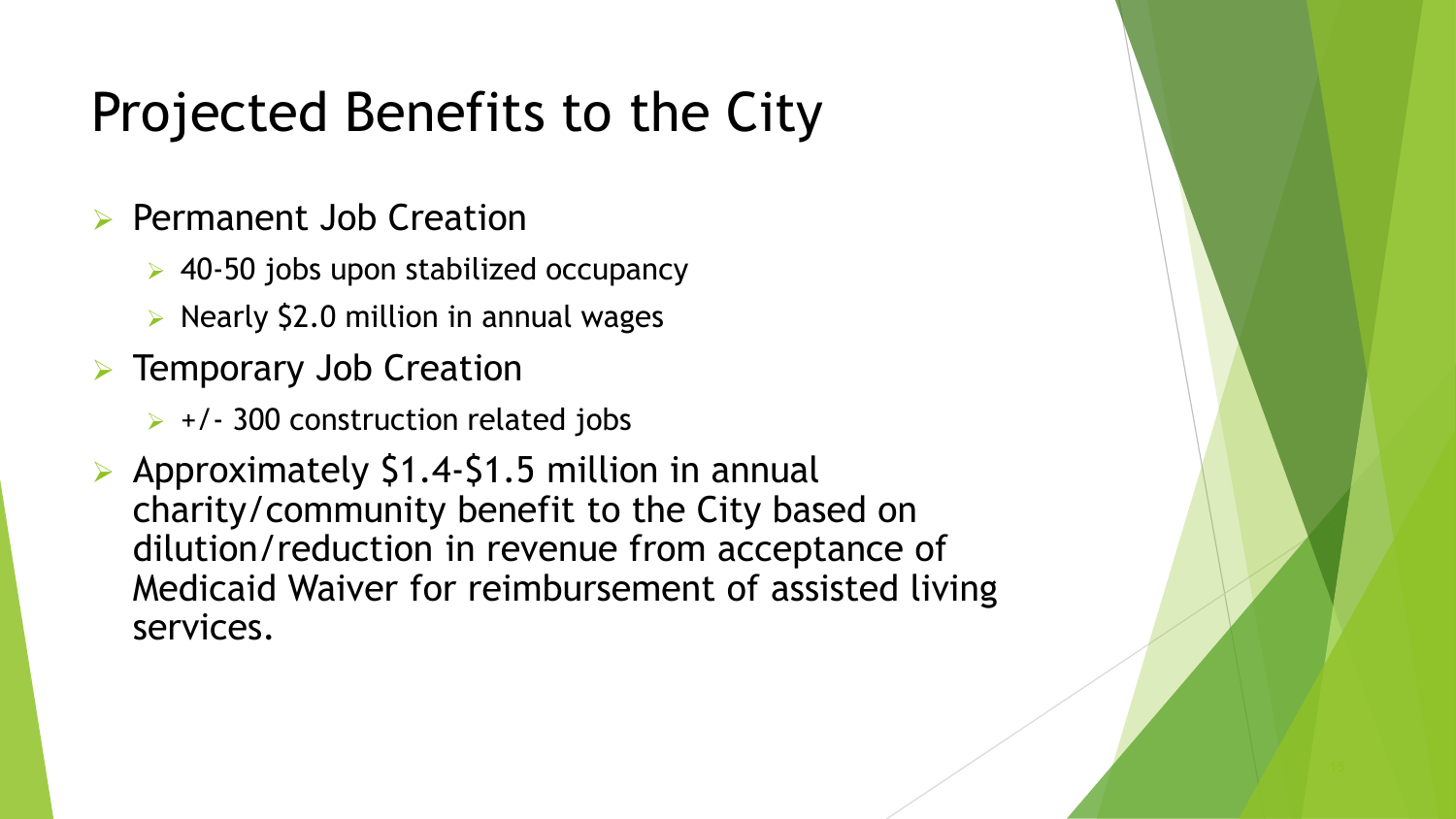# Summary

- Construction of \$16.5 million facility (15 months)
- ➢ 4 story, 120 unit facility
	- $\triangleright$  Studio and one-bedroom apartment units
	- ➢ Low-income elderly residents (up to 80% AMI)
- Assisted Living services through Medicaid Wavier (Aged & Disabled Waiver)
	- $\triangleright$  Assistance with activities of daily living
	- ➢ Meals provided
- $\triangleright$  High demand for affordable assisted living units
- Experienced development team